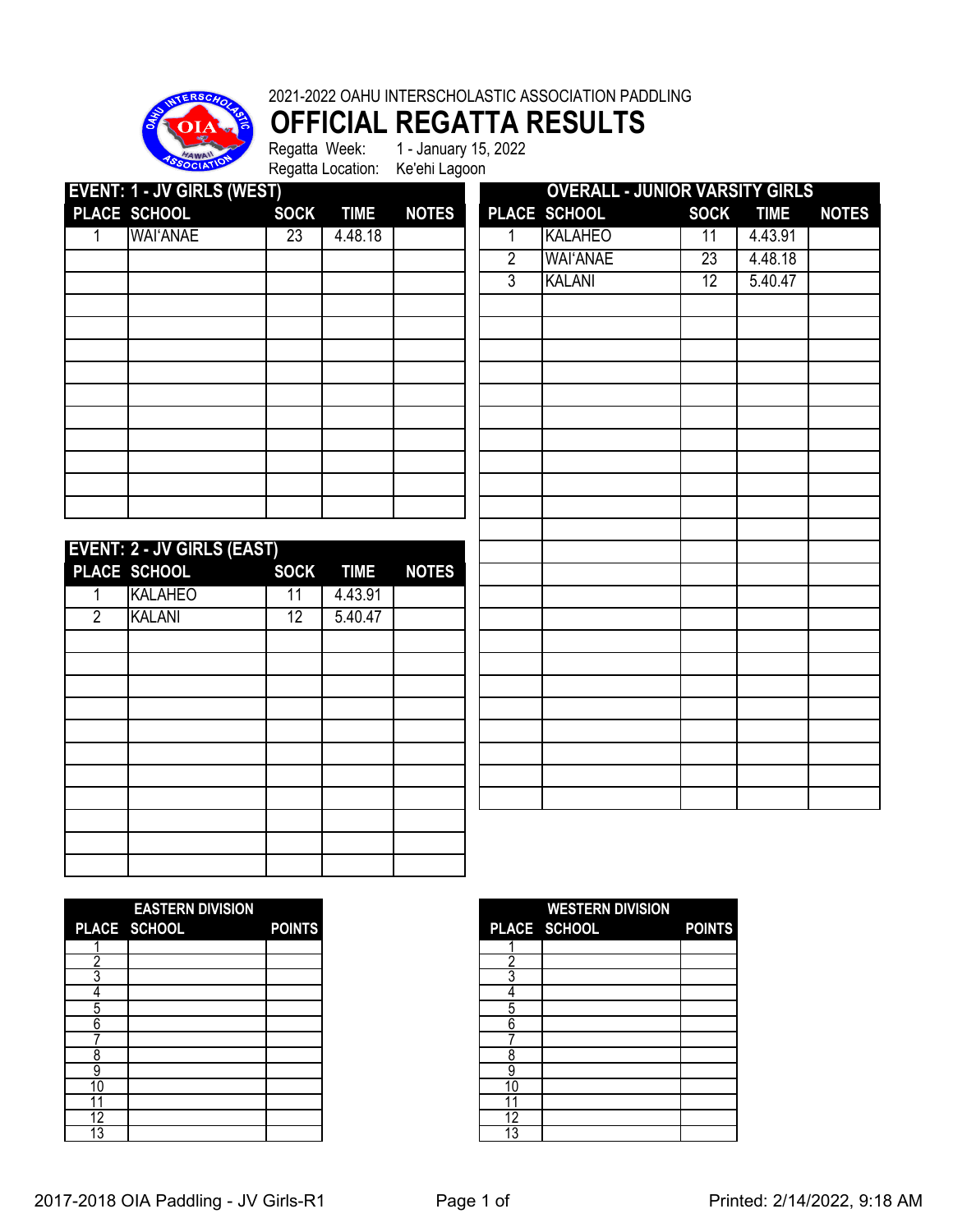

**OFFICIAL REGATTA RESULTS** Regatta Week: 1 - January 15, 2022

Regatta Location: Ke'ehi Lagoon

| <b>EVENT: 3 - JV BOYS (WEST)</b> |                                  |                 |             |              | <b>OVERALL - JUNIOR VARSITY BOYS</b> |                 |                 |             |              |  |
|----------------------------------|----------------------------------|-----------------|-------------|--------------|--------------------------------------|-----------------|-----------------|-------------|--------------|--|
|                                  | PLACE SCHOOL                     | <b>SOCK</b>     | <b>TIME</b> | <b>NOTES</b> |                                      | PLACE SCHOOL    | <b>SOCK</b>     | <b>TIME</b> | <b>NOTES</b> |  |
|                                  | <b>MILILANI</b>                  | 16              | 4.10.46     |              | 1                                    | <b>KALAHEO</b>  | 11              | 4.00.33     |              |  |
|                                  |                                  |                 |             |              | $\overline{2}$                       | <b>MILILANI</b> | 16              | 4.10.46     |              |  |
|                                  |                                  |                 |             |              | $\overline{3}$                       | <b>MOANALUA</b> | 17              | 4.28.48     |              |  |
|                                  |                                  |                 |             |              | 4                                    | <b>KALANI</b>   | $\overline{12}$ | 5.04.24     |              |  |
|                                  |                                  |                 |             |              |                                      |                 |                 |             |              |  |
|                                  |                                  |                 |             |              |                                      |                 |                 |             |              |  |
|                                  |                                  |                 |             |              |                                      |                 |                 |             |              |  |
|                                  |                                  |                 |             |              |                                      |                 |                 |             |              |  |
|                                  |                                  |                 |             |              |                                      |                 |                 |             |              |  |
|                                  |                                  |                 |             |              |                                      |                 |                 |             |              |  |
|                                  |                                  |                 |             |              |                                      |                 |                 |             |              |  |
|                                  |                                  |                 |             |              |                                      |                 |                 |             |              |  |
|                                  |                                  |                 |             |              |                                      |                 |                 |             |              |  |
|                                  |                                  |                 |             |              |                                      |                 |                 |             |              |  |
|                                  | <b>EVENT: 4 - JV BOYS (EAST)</b> |                 |             |              |                                      |                 |                 |             |              |  |
|                                  | PLACE SCHOOL                     | <b>SOCK</b>     | <b>TIME</b> | <b>NOTES</b> |                                      |                 |                 |             |              |  |
| 1                                | <b>KALAHEO</b>                   | 11              | 4.00.33     |              |                                      |                 |                 |             |              |  |
| $\overline{2}$                   | <b>MOANALUA</b>                  | $\overline{17}$ | 4.28.48     |              |                                      |                 |                 |             |              |  |
| $\overline{3}$                   | <b>KALANI</b>                    | 12              | 5.04.24     |              |                                      |                 |                 |             |              |  |
|                                  |                                  |                 |             |              |                                      |                 |                 |             |              |  |
|                                  |                                  |                 |             |              |                                      |                 |                 |             |              |  |
|                                  |                                  |                 |             |              |                                      |                 |                 |             |              |  |
|                                  |                                  |                 |             |              |                                      |                 |                 |             |              |  |
|                                  |                                  |                 |             |              |                                      |                 |                 |             |              |  |
|                                  |                                  |                 |             |              |                                      |                 |                 |             |              |  |
|                                  |                                  |                 |             |              |                                      |                 |                 |             |              |  |

|    | <b>EASTERN DIVISION</b> |               |  |
|----|-------------------------|---------------|--|
|    | PLACE SCHOOL            | <b>POINTS</b> |  |
|    | <b>KALAHEO</b>          |               |  |
| r  | <b>IVIUANALUA</b>       | ы             |  |
|    | <b>NALANI</b>           |               |  |
|    |                         |               |  |
| հ  |                         |               |  |
|    |                         |               |  |
| 8  |                         |               |  |
| 9  |                         |               |  |
|    |                         |               |  |
|    |                         |               |  |
| 12 |                         |               |  |
| 13 |                         |               |  |

|         | <b>EASTERN DIVISION</b> |               |
|---------|-------------------------|---------------|
|         | PLACE SCHOOL            | <b>POINTS</b> |
|         | KALAHEO                 |               |
|         | <b>MUANALUA</b>         | b.            |
|         | <b>NALAIVI</b>          |               |
|         |                         |               |
| 5       |                         |               |
| h       |                         |               |
|         |                         |               |
| 8       |                         |               |
| 9<br>10 |                         |               |
|         |                         |               |
| 12      |                         |               |
| 13      |                         |               |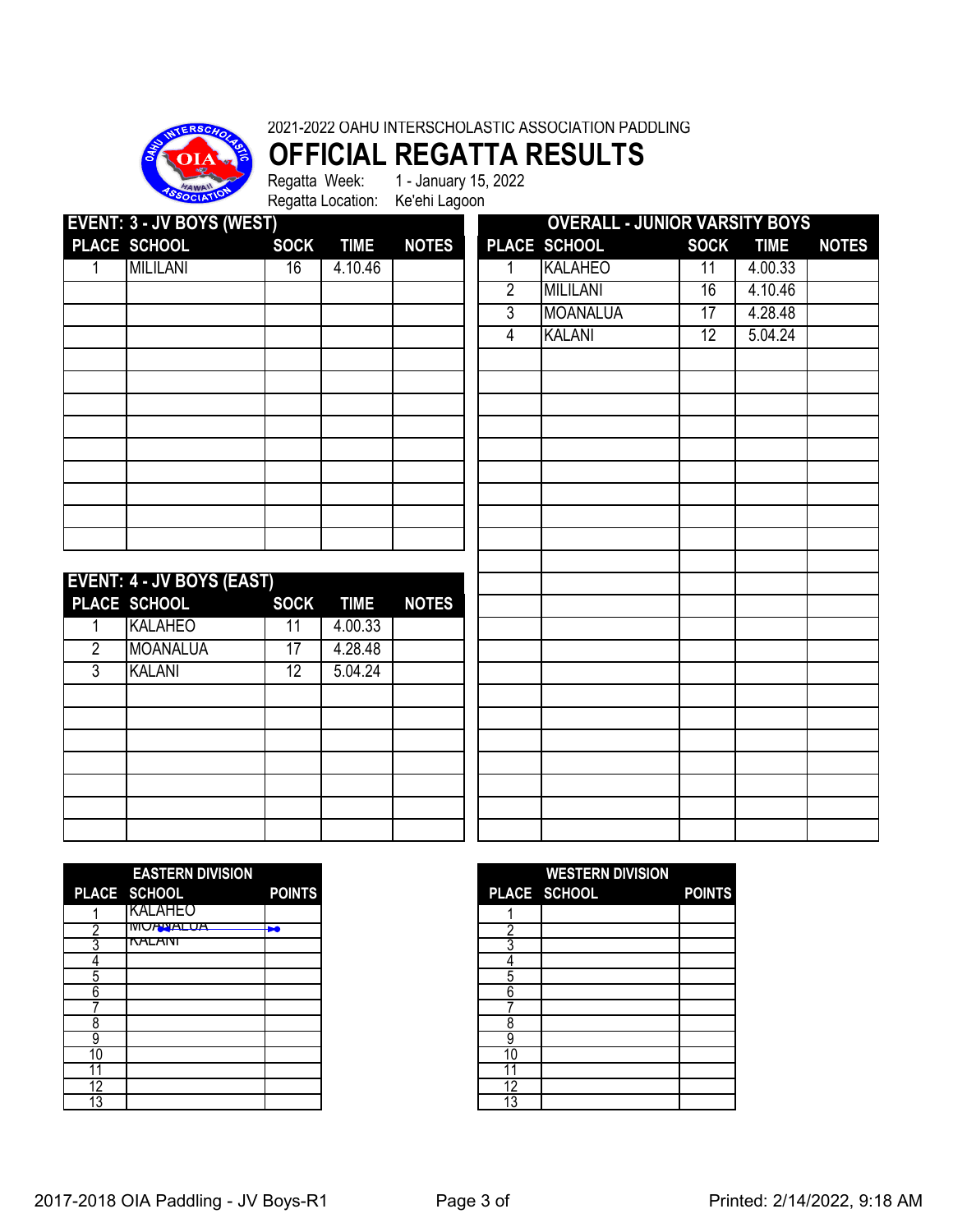### **OFFICIAL REGATTA RESULTS**

Regatta Week: 1-January 15, 2022 Regatta Location: Ke'ehi Lagoon

| <b>EVENT: 9 - JV MIX (WEST)</b> |                           |                 |             |              | <b>OVERALL - JUNIOR VARSITY MIX</b> |                 |                 |             |              |  |
|---------------------------------|---------------------------|-----------------|-------------|--------------|-------------------------------------|-----------------|-----------------|-------------|--------------|--|
|                                 | PLACE SCHOOL              | <b>SOCK</b>     | <b>TIME</b> | <b>NOTES</b> |                                     | PLACE SCHOOL    | <b>SOCK</b>     | <b>TIME</b> | <b>NOTES</b> |  |
| 1                               | <b>WAIANAE</b>            | 23              | 4.31.70     |              | 1                                   | <b>KAILUA</b>   | 8               | 4.26.95     |              |  |
| $\overline{2}$                  | <b>RADFORD</b>            | $\overline{20}$ | 4.38.31     |              | $\overline{2}$                      | <b>KALAHEO</b>  | $\overline{11}$ | 4.27.87     |              |  |
| $\overline{3}$                  | <b>MILILANI</b>           | 16              | 4.47.10     |              | $\overline{3}$                      | <b>WAIANAE</b>  | 23              | 4.31.70     |              |  |
| $\overline{4}$                  | <b>AIEA</b>               | 1               | 4.55.36     |              | $\overline{4}$                      | <b>MOANALUA</b> | $\overline{17}$ | 4.37.96     |              |  |
|                                 |                           |                 |             |              | $\overline{5}$                      | <b>RADFORD</b>  | $\overline{20}$ | 4.38.31     |              |  |
|                                 |                           |                 |             |              | 6                                   | <b>MILILANI</b> | $\overline{16}$ | 4.47.10     |              |  |
|                                 |                           |                 |             |              | 7                                   | <b>AIEA</b>     | 1               | 4.55.36     |              |  |
|                                 |                           |                 |             |              | 8                                   | <b>KALANI</b>   | $\overline{12}$ | 5.08.33     |              |  |
|                                 |                           |                 |             |              |                                     |                 |                 |             |              |  |
|                                 |                           |                 |             |              |                                     |                 |                 |             |              |  |
|                                 |                           |                 |             |              |                                     |                 |                 |             |              |  |
|                                 |                           |                 |             |              |                                     |                 |                 |             |              |  |
|                                 |                           |                 |             |              |                                     |                 |                 |             |              |  |
|                                 |                           |                 |             |              |                                     |                 |                 |             |              |  |
|                                 | EVENT: 10 - JV MIX (EAST) |                 |             |              |                                     |                 |                 |             |              |  |
|                                 | PLACE SCHOOL              | <b>SOCK</b>     | <b>TIME</b> | <b>NOTES</b> |                                     |                 |                 |             |              |  |
|                                 | <b>KAILUA</b>             | 8               | 4.26.95     |              |                                     |                 |                 |             |              |  |
| $\overline{2}$                  | <b>KALAHEO</b>            | 11              | 4.27.87     |              |                                     |                 |                 |             |              |  |
| 3                               | <b>MOANALUA</b>           | 17              | 4.37.96     |              |                                     |                 |                 |             |              |  |
| 4                               | <b>KALANI</b>             | 12              | 5.08.33     |              |                                     |                 |                 |             |              |  |
|                                 |                           |                 |             |              |                                     |                 |                 |             |              |  |
|                                 |                           |                 |             |              |                                     |                 |                 |             |              |  |
|                                 |                           |                 |             |              |                                     |                 |                 |             |              |  |

|    | <b>EASTERN DIVISION</b> |               |
|----|-------------------------|---------------|
|    | PLACE SCHOOL            | <b>POINTS</b> |
|    |                         |               |
| ŋ  |                         |               |
|    |                         |               |
|    |                         |               |
| 5  |                         |               |
| 6  |                         |               |
|    |                         |               |
| 8  |                         |               |
| 9  |                         |               |
| 10 |                         |               |
|    |                         |               |
| 12 |                         |               |
|    |                         |               |

|    | <b>EASTERN DIVISION</b> |               |
|----|-------------------------|---------------|
|    | PLACE SCHOOL            | <b>POINTS</b> |
|    |                         |               |
|    |                         |               |
|    |                         |               |
|    |                         |               |
|    |                         |               |
|    |                         |               |
|    |                         |               |
|    |                         |               |
|    |                         |               |
| 10 |                         |               |
|    |                         |               |
|    |                         |               |
| 13 |                         |               |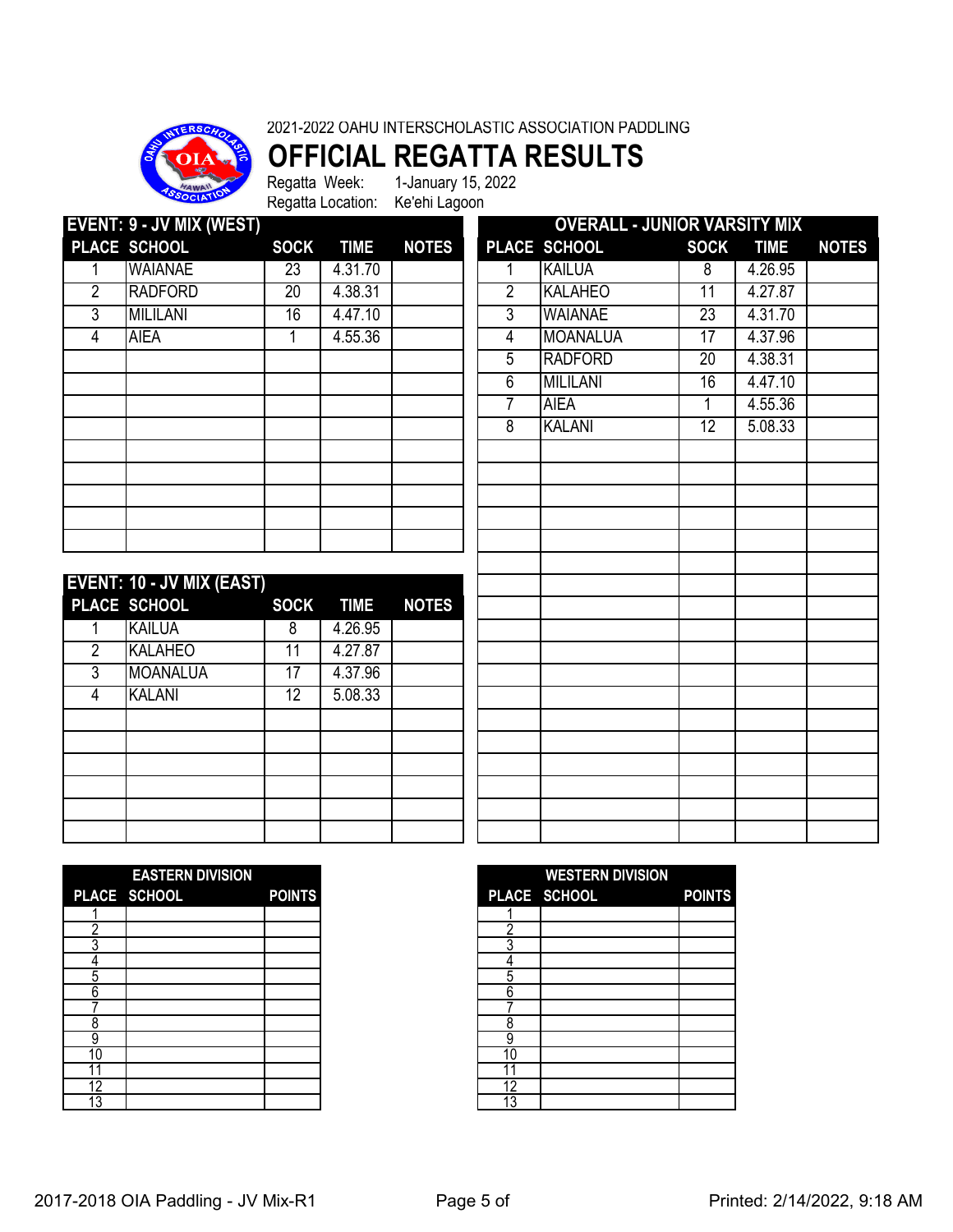

## **OFFICIAL REGATTA RESULTS**

Regatta Week: 1 - January 15, 2022 Regatta Location: Ke'ehi Lagoon

| <b>EVENT: 5 - VARSITY GIRLS (WEST)</b> |                   |                 |             |              | <b>OVERALL - VARSITY GIRLS</b> |                   |                 |             |              |  |
|----------------------------------------|-------------------|-----------------|-------------|--------------|--------------------------------|-------------------|-----------------|-------------|--------------|--|
|                                        | PLACE SCHOOL      | <b>SOCK</b>     | <b>TIME</b> | <b>NOTES</b> |                                | PLACE SCHOOL      | <b>SOCK</b>     | <b>TIME</b> | <b>NOTES</b> |  |
|                                        | <b>MILILANI</b>   | 16              | 4.43.33     |              |                                | <b>KALAHEO</b>    | 11              | 4.34.18     |              |  |
| 2                                      | <b>PEARL CITY</b> | 19              | 4.46.59     |              | $\overline{2}$                 | <b>MILILANI</b>   | 16              | 4.43.33     |              |  |
| 3                                      | <b>NANAKULI</b>   | 18              | 4.50.35     |              | 3                              | <b>PEARL CITY</b> | 19              | 4.46.59     |              |  |
| 4                                      | <b>WAIANAE</b>    | $\overline{23}$ | 4.52.04     |              | 4                              | <b>NANAKULI</b>   | $\overline{18}$ | 4.50.35     |              |  |
| 5                                      | <b>RADFORD</b>    | 20              | 5.00.38     |              | 5                              | <b>WAIANAE</b>    | 23              | 4.52.04     |              |  |
| 6                                      | <b>KAPOLEI</b>    | 13              | 5.00.52     |              | 6                              | <b>McKINLEY</b>   | 15              | 4.55.80     |              |  |
|                                        | <b>CAMPBELL</b>   | 3               | 5.07.20     |              |                                | <b>CASTLE</b>     | 4               | 4.56.61     |              |  |
|                                        |                   |                 |             |              | 8                              | <b>KAISER</b>     | 10              | 4.57.06     |              |  |
|                                        |                   |                 |             |              | 9                              | <b>KALANI</b>     | 12              | 5.00.14     |              |  |
|                                        |                   |                 |             |              | 10                             | <b>RADFORD</b>    | 20              | 5.00.38     |              |  |
|                                        |                   |                 |             |              | 11                             | <b>KAPOLEI</b>    | $1\overline{3}$ | 5.00.52     |              |  |
|                                        |                   |                 |             |              | $1\overline{2}$                | <b>MOANALUA</b>   | $\overline{17}$ | 5.05.86     |              |  |
|                                        |                   |                 |             |              | 13                             | <b>CAMPBELL</b>   | 3               | 5.07.20     |              |  |
|                                        |                   |                 |             |              |                                |                   |                 |             |              |  |

| <b>EVENT: 6 - VARSITY GIRLS (EAST)</b> |                  |                 |             |              |  |  |  |  |  |  |
|----------------------------------------|------------------|-----------------|-------------|--------------|--|--|--|--|--|--|
|                                        | PLACE SCHOOL     | <b>SOCK</b>     | <b>TIME</b> | <b>NOTES</b> |  |  |  |  |  |  |
|                                        | <b>KALAHEO</b>   | 11              | 4.34.18     |              |  |  |  |  |  |  |
| $\overline{2}$                         | <b>McKINLEY</b>  | $\overline{15}$ | 4.55.80     |              |  |  |  |  |  |  |
| 3                                      | <b>CASTLE</b>    | 4               | 4.56.61     |              |  |  |  |  |  |  |
| 4                                      | <b>KAISER</b>    | 10              | 4.57.06     |              |  |  |  |  |  |  |
| 5                                      | <b>KALANI</b>    | 12              | 5.00.14     |              |  |  |  |  |  |  |
| 6                                      | <b>MOANALUA</b>  | 17              | 5.05.86     |              |  |  |  |  |  |  |
|                                        | <b>ROOSEVELT</b> | $\overline{25}$ | 5.08.44     |              |  |  |  |  |  |  |
|                                        |                  |                 |             |              |  |  |  |  |  |  |
|                                        |                  |                 |             |              |  |  |  |  |  |  |
|                                        |                  |                 |             |              |  |  |  |  |  |  |

| <b>OVERALL - VARSITY GIRLS</b> |                   |                 |             |              |  |  |  |  |  |
|--------------------------------|-------------------|-----------------|-------------|--------------|--|--|--|--|--|
| PLACE                          | <b>SCHOOL</b>     | <b>SOCK</b>     | <b>TIME</b> | <b>NOTES</b> |  |  |  |  |  |
| 1                              | <b>KALAHEO</b>    | $\overline{11}$ | 4.34.18     |              |  |  |  |  |  |
| $\overline{2}$                 | <b>MILILANI</b>   | 16              | 4.43.33     |              |  |  |  |  |  |
| 3                              | <b>PEARL CITY</b> | 19              | 4.46.59     |              |  |  |  |  |  |
| 4                              | <b>NANAKULI</b>   | 18              | 4.50.35     |              |  |  |  |  |  |
| $\overline{5}$                 | <b>WAIANAE</b>    | $\overline{23}$ | 4.52.04     |              |  |  |  |  |  |
| $\overline{6}$                 | <b>McKINLEY</b>   | $\overline{15}$ | 4.55.80     |              |  |  |  |  |  |
| 7                              | <b>CASTLE</b>     | 4               | 4.56.61     |              |  |  |  |  |  |
| 8                              | <b>KAISER</b>     | $\overline{10}$ | 4.57.06     |              |  |  |  |  |  |
| g                              | <b>KALANI</b>     | 12              | 5.00.14     |              |  |  |  |  |  |
| 10                             | <b>RADFORD</b>    | $\overline{20}$ | 5.00.38     |              |  |  |  |  |  |
| 11                             | <b>KAPOLEI</b>    | 13              | 5.00.52     |              |  |  |  |  |  |
| $\overline{12}$                | <b>MOANALUA</b>   | 17              | 5.05.86     |              |  |  |  |  |  |
| 13                             | <b>CAMPBELL</b>   | 3               | 5.07.20     |              |  |  |  |  |  |
| 14                             | <b>ROOSEVELT</b>  | $\overline{25}$ | 5.08.44     |              |  |  |  |  |  |
|                                |                   |                 |             |              |  |  |  |  |  |
|                                |                   |                 |             |              |  |  |  |  |  |
|                                |                   |                 |             |              |  |  |  |  |  |
|                                |                   |                 |             |              |  |  |  |  |  |
|                                |                   |                 |             |              |  |  |  |  |  |
|                                |                   |                 |             |              |  |  |  |  |  |
|                                |                   |                 |             |              |  |  |  |  |  |
|                                |                   |                 |             |              |  |  |  |  |  |
|                                |                   |                 |             |              |  |  |  |  |  |
|                                |                   |                 |             |              |  |  |  |  |  |
|                                |                   |                 |             |              |  |  |  |  |  |
|                                |                   |                 |             |              |  |  |  |  |  |

|    | <b>EASTERN DIVISION</b> |               |
|----|-------------------------|---------------|
|    | PLACE SCHOOL            | <b>POINTS</b> |
|    |                         |               |
| r  |                         |               |
|    |                         |               |
|    |                         |               |
| 5  |                         |               |
| հ  |                         |               |
|    |                         |               |
|    |                         |               |
|    |                         |               |
| 10 |                         |               |
|    |                         |               |
| 12 |                         |               |
| 13 |                         |               |

|    | <b>EASTERN DIVISION</b> |               |    | <b>WESTERN DIVISION</b> |               |
|----|-------------------------|---------------|----|-------------------------|---------------|
|    | PLACE SCHOOL            | <b>POINTS</b> |    | PLACE SCHOOL            | <b>POINTS</b> |
|    |                         |               |    |                         |               |
|    |                         |               |    |                         |               |
|    |                         |               |    |                         |               |
|    |                         |               |    |                         |               |
| 5  |                         |               | h  |                         |               |
| 6  |                         |               | 6  |                         |               |
|    |                         |               |    |                         |               |
| 8  |                         |               | о  |                         |               |
| 9  |                         |               | 9  |                         |               |
| 10 |                         |               | 10 |                         |               |
|    |                         |               |    |                         |               |
| 12 |                         |               | 12 |                         |               |
| 13 |                         |               | 13 |                         |               |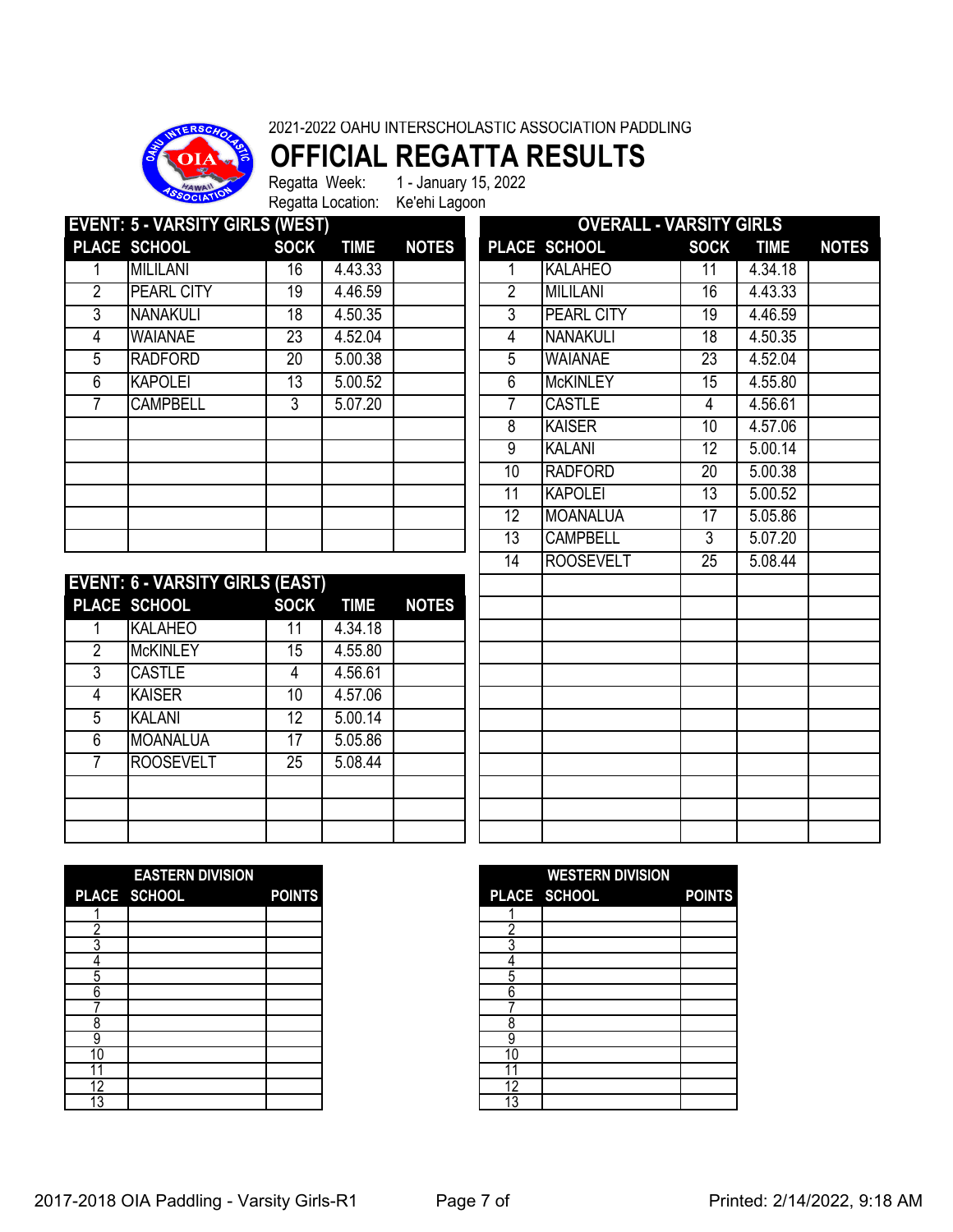

### **OFFICIAL REGATTA RESULTS**

Regatta Week: 1 - January 15, 2022 Regatta Location: Ke'ehi Lagoon

| <b>EVENT: 7 - VARSITY BOYS (WEST)</b> |                 |                 |             |              |                 | <b>OVERALL - VARSITY BOYS</b> |             |             |              |
|---------------------------------------|-----------------|-----------------|-------------|--------------|-----------------|-------------------------------|-------------|-------------|--------------|
|                                       | PLACE SCHOOL    | <b>SOCK</b>     | <b>TIME</b> | <b>NOTES</b> |                 | PLACE SCHOOL                  | <b>SOCK</b> | <b>TIME</b> | <b>NOTES</b> |
|                                       | <b>MILILANI</b> | 16              | 3.55.33     |              |                 | <b>KALAHEO</b>                | 11          | 3.50.72     |              |
| $\overline{2}$                        | <b>RADFORD</b>  | 20              | 3.58.29     |              | 2               | <b>KAILUA</b>                 | 8           | 3.51.14     |              |
| 3                                     | <b>WAIANAE</b>  | 23              | 4.05.46     |              | 3               | <b>MILILANI</b>               | 16          | 3.55.33     |              |
| 4                                     | <b>KAPOLEI</b>  | $1\overline{3}$ | 4.05.70     |              | 4               | <b>KAISER</b>                 | 10          | 3.56.21     |              |
| 5                                     | <b>WAIALUA</b>  | 22              | 4.07.03     |              | 5               | <b>RADFORD</b>                | 20          | 3.58.29     |              |
| 6                                     | <b>CAMPBELL</b> | 3               | 4.35.68     | DQ           | 6               | <b>WAIANAE</b>                | 23          | 4.05.46     |              |
|                                       |                 |                 |             |              |                 | <b>KAPOLEI</b>                | 13          | 4.05.70     |              |
|                                       |                 |                 |             |              | 8               | <b>WAIALUA</b>                | 22          | 4.07.03     |              |
|                                       |                 |                 |             |              | 9               | <b>ROOSEVELT</b>              | 25          | 4.10.39     |              |
|                                       |                 |                 |             |              | 10              | <b>MOANALUA</b>               | 17          | 4.12.35     |              |
|                                       |                 |                 |             |              | 11              | <b>McKINLEY</b>               | 15          | 4.17.59     |              |
|                                       |                 |                 |             |              | $1\overline{2}$ | <b>CASTLE</b>                 | 4           | 4.37.74     |              |
|                                       |                 |                 |             |              | 13              | <b>CAMPBELL</b>               | 3           | 4.35.68     | DQ           |
|                                       |                 |                 |             |              |                 |                               |             |             |              |

|                | <b>EVENT: 8 - VARSITY BOYS (EAST)</b> |             |             |              |
|----------------|---------------------------------------|-------------|-------------|--------------|
|                | PLACE SCHOOL                          | <b>SOCK</b> | <b>TIME</b> | <b>NOTES</b> |
|                | <b>KALAHEO</b>                        | 11          | 3.50.72     |              |
| $\overline{2}$ | <b>KAILUA</b>                         | 8           | 3.51.14     |              |
| 3              | <b>KAISER</b>                         | 10          | 3.56.21     |              |
| 4              | <b>ROOSEVELT</b>                      | 25          | 4.10.39     |              |
| 5              | <b>MOANALUA</b>                       | 17          | 4.12.35     |              |
| 6              | <b>McKINLEY</b>                       | 15          | 4.17.59     |              |
|                | <b>CASTLE</b>                         |             | 4.37.74     |              |
|                |                                       |             |             |              |
|                |                                       |             |             |              |
|                |                                       |             |             |              |

| <b>OVERALL - VARSITY BOYS</b> |                 |             |              |  |  |  |
|-------------------------------|-----------------|-------------|--------------|--|--|--|
| PLACE SCHOOL                  | <b>SOCK</b>     | <b>TIME</b> | <b>NOTES</b> |  |  |  |
| <b>KALAHEO</b>                | $\overline{11}$ | 3.50.72     |              |  |  |  |
| <b>KAILUA</b>                 | 8               | 3.51.14     |              |  |  |  |
| <b>MILILANI</b>               | 16              | 3.55.33     |              |  |  |  |
| <b>KAISER</b>                 | 10              | 3.56.21     |              |  |  |  |
| <b>RADFORD</b>                | $\overline{20}$ | 3.58.29     |              |  |  |  |
| <b>WAIANAE</b>                | $\overline{23}$ | 4.05.46     |              |  |  |  |
| <b>KAPOLEI</b>                | 13              | 4.05.70     |              |  |  |  |
| <b>WAIALUA</b>                | $\overline{22}$ | 4.07.03     |              |  |  |  |
| <b>ROOSEVELT</b>              | $\overline{25}$ | 4.10.39     |              |  |  |  |
| <b>MOANALUA</b>               | $\overline{17}$ | 4.12.35     |              |  |  |  |
| <b>McKINLEY</b>               | 15              | 4.17.59     |              |  |  |  |
| <b>CASTLE</b>                 | 4               | 4.37.74     |              |  |  |  |
| <b>CAMPBELL</b>               | 3               | 4.35.68     | DQ           |  |  |  |
|                               |                 |             |              |  |  |  |
|                               |                 |             |              |  |  |  |
|                               |                 |             |              |  |  |  |
|                               |                 |             |              |  |  |  |
|                               |                 |             |              |  |  |  |
|                               |                 |             |              |  |  |  |
|                               |                 |             |              |  |  |  |
|                               |                 |             |              |  |  |  |
|                               |                 |             |              |  |  |  |
|                               |                 |             |              |  |  |  |
|                               |                 |             |              |  |  |  |
|                               |                 |             |              |  |  |  |
|                               |                 |             |              |  |  |  |
|                               |                 |             |              |  |  |  |

|        | <b>EASTERN DIVISION</b> |               |    | <b>WESTERN DIVISION</b> |
|--------|-------------------------|---------------|----|-------------------------|
|        | PLACE SCHOOL            | <b>POINTS</b> |    | PLACE SCHOOL            |
|        |                         |               |    |                         |
|        |                         |               |    |                         |
|        |                         |               |    |                         |
|        |                         |               |    |                         |
| 5      |                         |               |    |                         |
| ⌒<br>n |                         |               | հ  |                         |
|        |                         |               |    |                         |
|        |                         |               | о  |                         |
| 9      |                         |               |    |                         |
| 10     |                         |               | 10 |                         |
|        |                         |               |    |                         |
| 12     |                         |               | 12 |                         |
| 13     |                         |               |    |                         |

|    | <b>EASTERN DIVISION</b> |               |    | <b>WESTERN DIVISION</b> |               |
|----|-------------------------|---------------|----|-------------------------|---------------|
|    | PLACE SCHOOL            | <b>POINTS</b> |    | PLACE SCHOOL            | <b>POINTS</b> |
|    |                         |               |    |                         |               |
|    |                         |               |    |                         |               |
|    |                         |               |    |                         |               |
|    |                         |               |    |                         |               |
| 5  |                         |               | h  |                         |               |
| 6  |                         |               | 6  |                         |               |
|    |                         |               |    |                         |               |
| 8  |                         |               | о  |                         |               |
| 9  |                         |               | 9  |                         |               |
| 10 |                         |               | 10 |                         |               |
|    |                         |               |    |                         |               |
| 12 |                         |               | 12 |                         |               |
| 13 |                         |               | 13 |                         |               |